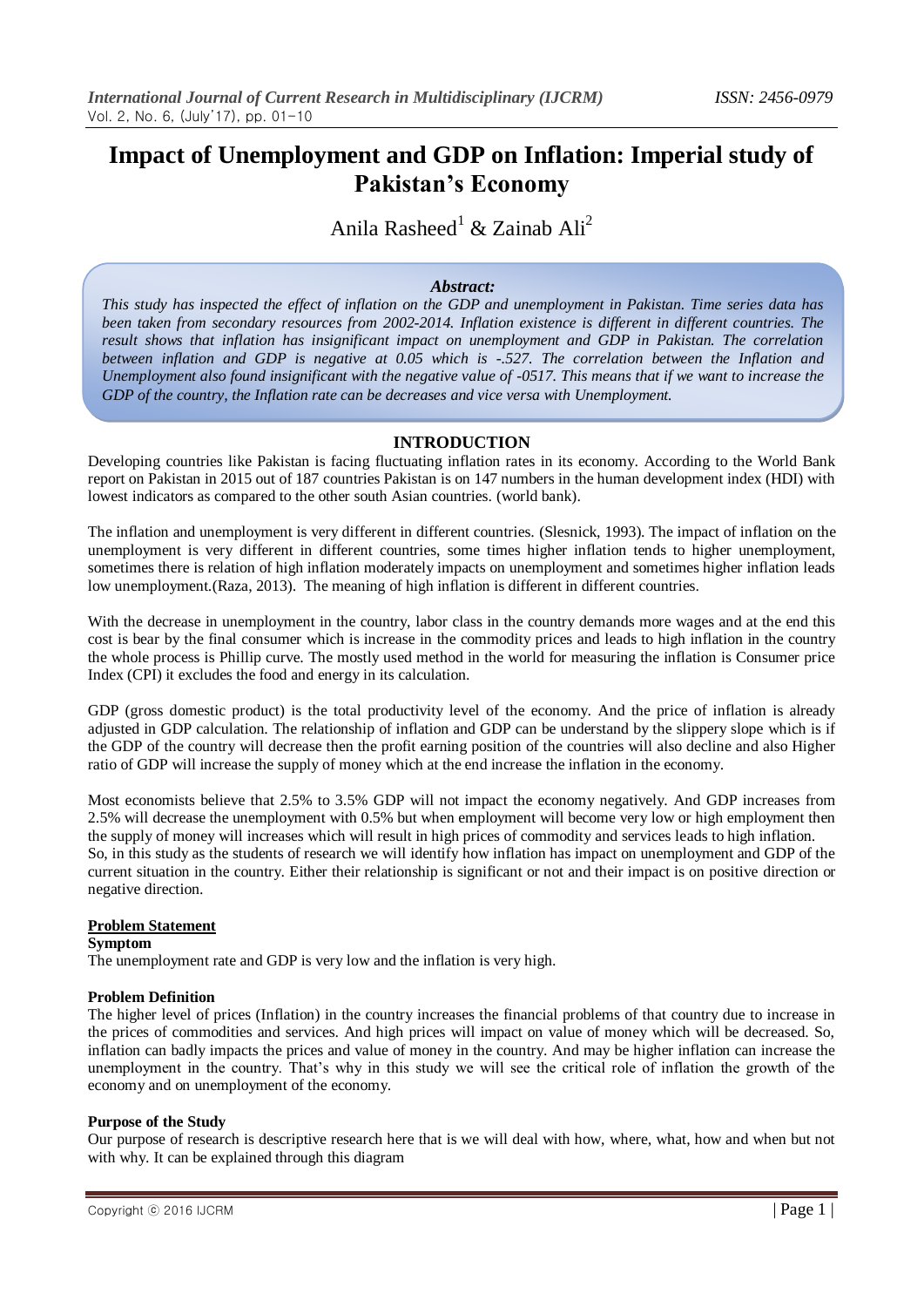

- What is the contribution of GDP in Pakistan's economy?
- How we can interpret unemployment in Pakistan?
- What is the relationship between Inflation and GDP in Pakistan?
- How inflation influencing the unemployment in Pakistan?

#### **Uses of this research**

The use of this research is basic for the academic and knowledge enhancement not for practical implication.

## **Time dimension of this research**

Longitudinal research design has been selected to this research in shape of time series data from 2002-2014.

## **LITERATURE REVIEW**

For our project we have studied the different related thesis, conference proceedings, websites, books, journals etc. where the relationships between the inflation and GDP and unemployment have been discussed. Inflation is a major problem in our country. There are two types of inflation, the first one is demand pull inflation and the second one is cost push inflation. Many of the writers think that there is a positive relationship between inflation and unemployment. As the rates of unemployment have been increasing same like the rates of inflation has been increasing. There is a continuous rise in inflation which effects the economy's growth. The results of the study are in between 2005 to 2015. So we can say that inflation and unemployment leads to GDP (Slesnic 1993).

In Pakistan, the inflation rate is increased by 2.73% in November. The most rising prices are in food and beverages, clothing, utilities etc. In Pakistan the inflation rate is about 7.93% from 1957 to 2015. The current inflation rate is 2.73%, the previous is 1.61, the maximum is 37.81, and the lowest is -10.32. So these are the rates of the inflation which tells us about the economic situation of the country (pakistan inflation rate, 1957-2016).

If we talk about the unemployment then we can say that it is a situation when people are available but there are no job opportunities for them. In other words, it can be say that when people are ready to work but there is nothing to do. This problem is arising in our country rapidly. The unemployment is affecting our economy day by day. The main issues are buying and spending power of the people when they are unemployed, they cannot save in this situation. If we talk about the unemployment related to financial cost then we can say that in this situation nation bears and suffers. Govt. should give some benefits to the unemployed people so that they can survive but in this situation nation not only deal with loss of income, reduces their production but also increases the cost. Another problem is recession, when the rates of unemployment increases, each and everything related to life are affected badly.

It is badly effected on the society in these ways like health problems, tension at homes, suicide cases, loss of abilities, disappointment, violence and crime etc. (The effects of unemployment on society and the economy, 2009-2015).

Basically it is an aspect which is negatively related with the inflation. With the help of integration analysis, the study proved so many important facts. Inflation also influences the unemployment in many ways. Many substitutes have been taken for the risk of changes of unemployment in its employment rate (Metin, 1991)

The worth gross domestic product (GDP) in Pakistan was about 246.88 dollars in 2014. Hence Pakistan represents the value of GDP is about 0.40% and the average value of GDP is about 59.62 dollars. The World Bank group reported the GDP in Pakistan as well. It is equal to the total expenditures for all goods and services produced within the country with a specific period of time. The actual value of GDP in last is 4.14%, the previous is 3.70%, the maximum is 10.22% and the minimum is -1.80%. These are the actual rates of GDP in Pakistan.(Pakistan GDP, 1960-2016).

Inflation means decreasing the value of money and when it happens many problems arises. This problem greatly effect on the economic growth of the country. Many researchers says that there is a negative correlation between the inflation and growth of the economy (Gokal and Hanif, 2004)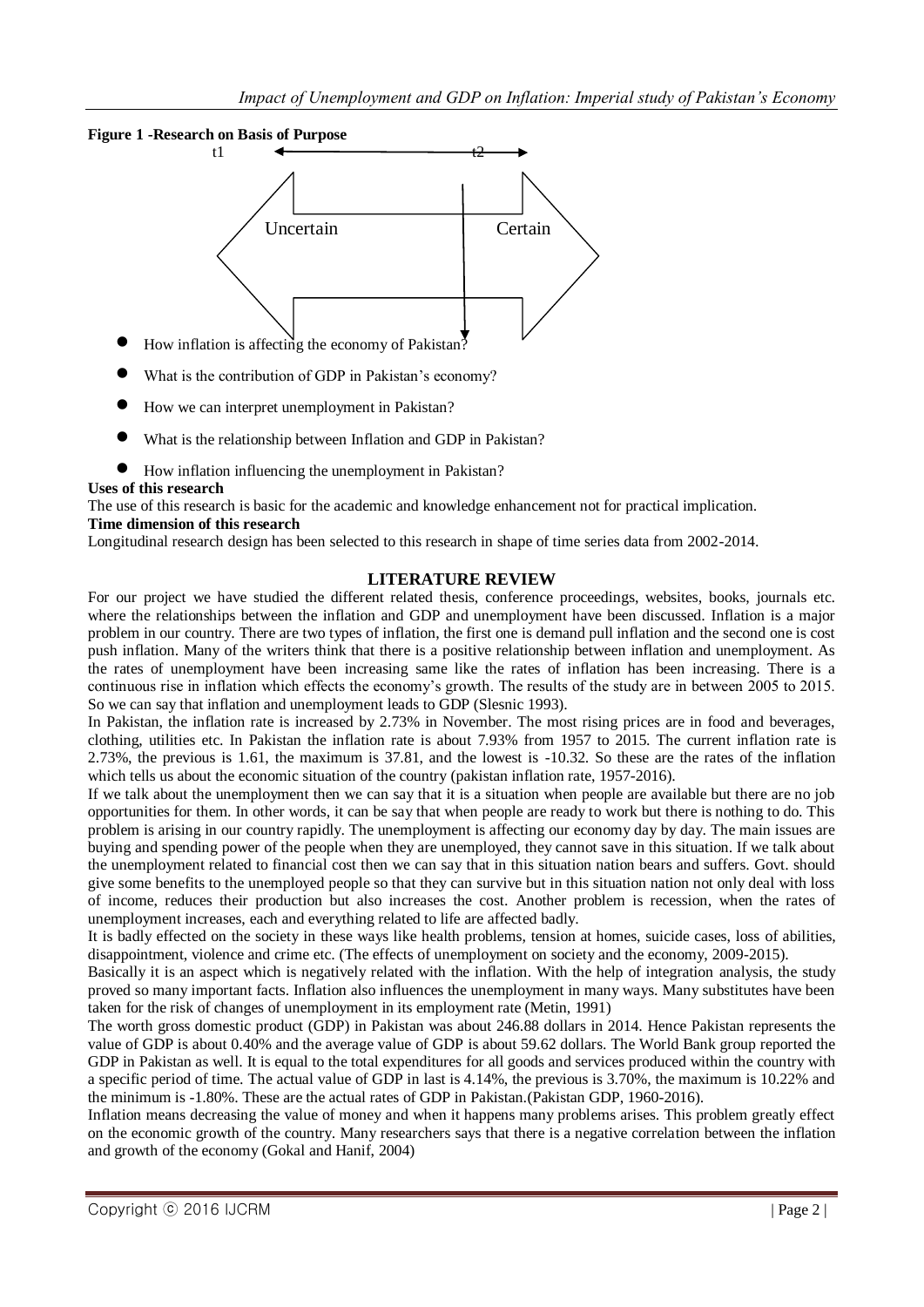It is also examined that the negative relationship occurred between the inflation and growth of the economy. When inflation increased by 10% than growth of the economy decreased by 2% to 3% in the country so it is proved that there is negative relationship between these two variables (Inflation and economic growth, 1995)

## **Theoretical Framework**

**Concept**

Unemployment increased and GDP decreased

#### **Proposition**

- There are chances that Unemployment may increase and GDP may decrease due to inflation

## **Variables**

## **Independent Variable**

- $\bullet$  GDP
	- Unemployment

## **Dependent Variable**

Inflation





#### **Where;**

- A = Independent Variable, (GDP and Unemployment)
- B = Dependent Variable, (Inflation)
- C = Moderating Variable (Government Control)

## **Diagram**



**Figure 3- Complete Theoretical Framework**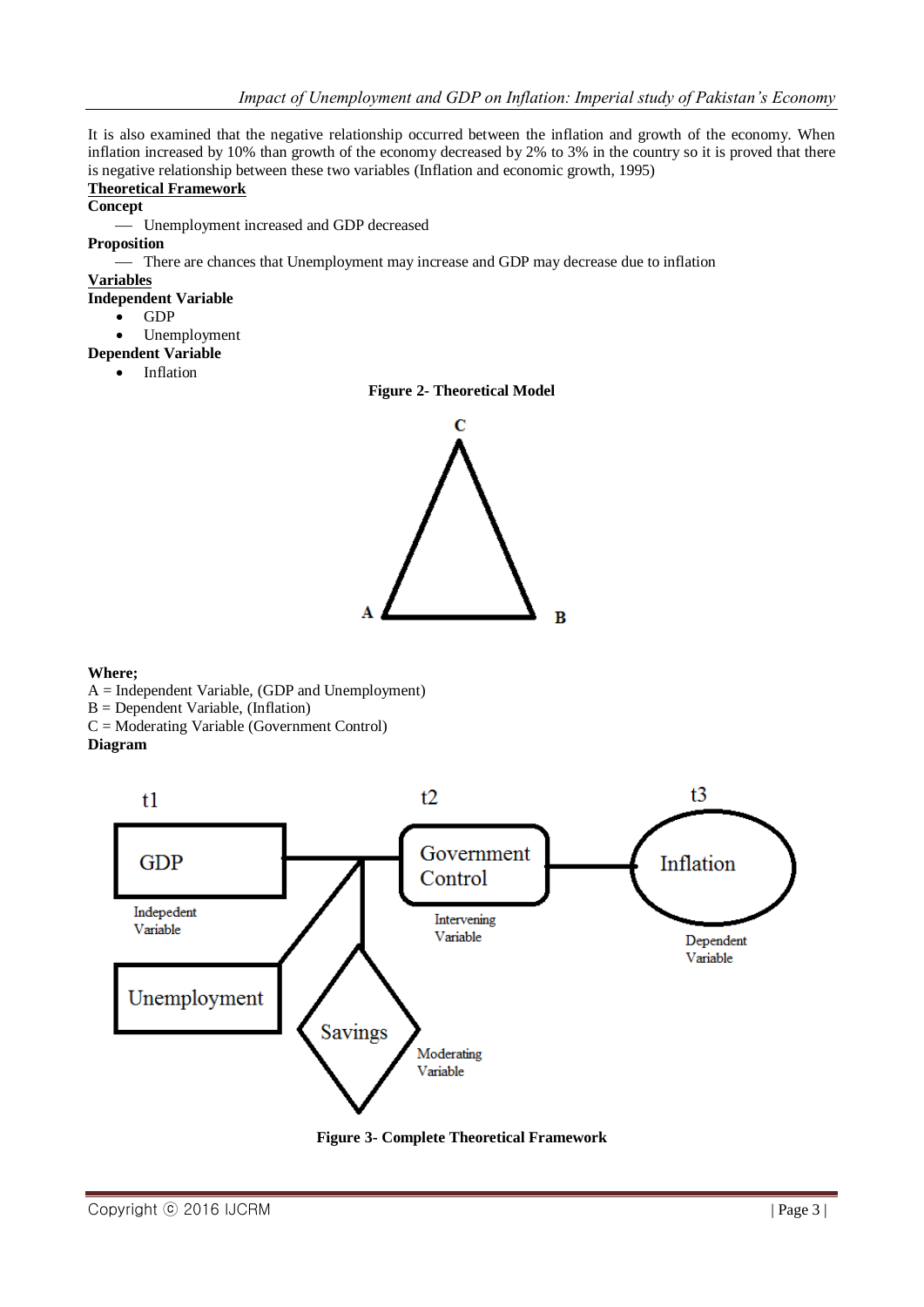#### **Independent Variable**

- $\bullet$  GDP
- Unemployment

## **Dependent Variable**

## Inflation

## **Moderating Variable**

• Savings

## **Intervening Variable**

• Government control

## **Equation**

- Inflation = f (GDP rate, Unemployment rate)
- Inflation =  $a + B1$  (GDP rate) + B2 (Unemployment rate) +ei

## **Whereas,**

A: representing the coefficient intercept term as constant

B: representing the slop intercept as vibrant due the multiplicative value of inflation in time series and  $e_i$ : representing the error term of the study.

#### **Research hypothesis**

H0: Inflation rate has insignificant impact on GDP % and Unemployment rate.

- H<sub>1</sub>: Inflation rate has significant impact on GDP percentage in Pakistan's economy.
- H2: Inflation rate has significant impact on unemployment rate in Pakistan.

## **Operational Definition**

#### **Inflation**

Inflation occurs when there is an increase in the prices of the products or service and due to this increase the buying power of the people decreases. From the start there has been an increase in the inflation rates of Pakistan as the price level increases without specific time period that is type of hyperinflation. The highest inflation rate in Pakistan as recorded by the Pakistan bureau of statistics was 37.81 percent in 1973 and the lowest recorded was -10.32% in 1959. Following graph represents the data of inflation from 2002 to 2014 which shows that there has been an increasing trend in the inflation rates up to 2008 and after that the decreasing trend started.



## **Un-employment**

The situation of economy where the labor class, professional, served, and serving workforce face problems for career prospects which raise the number of employed workforce towards unemployment due to uncertainty and economic issues (Jamshaid, 2010)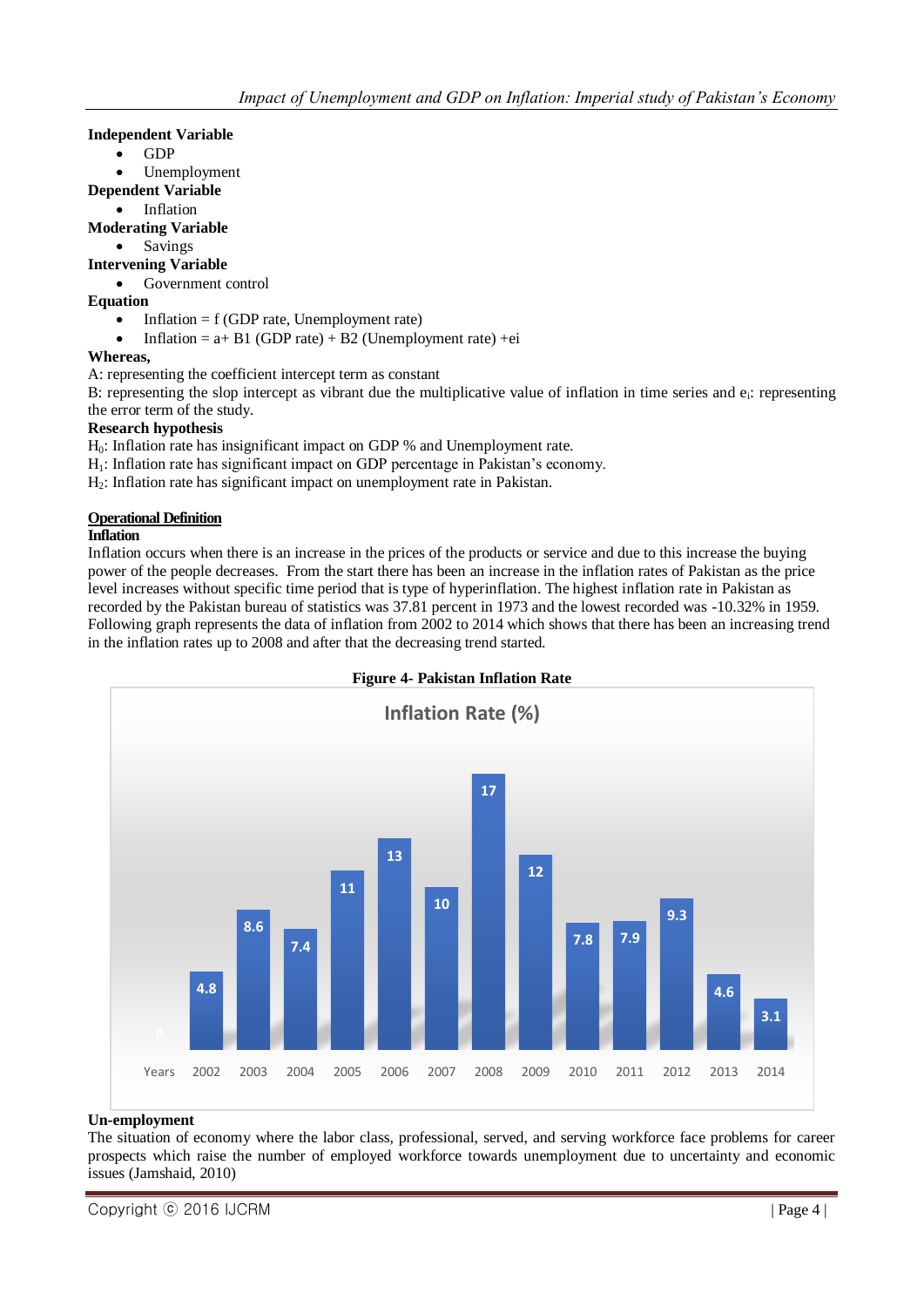The high unemployment rate in a country causes lot of issues for an economy to be sustainable because when the educated people will not have the jobs they cannot contribute for the growth of the economy and unemployed people will thus not have the purchasing power to buy the goods and services and this will cause the inflation in a country. The following graph represents the data of unemployment rate from 2002 to 2014 which shows that there has been an increasing trend in the unemployment rate of Pakistan as from 2002 to 2006 the unemployment rate was stable at 6% but after that there was a small decrease for three years and then an instant increase in the unemployment was there which lead to 7.8 % in the 2014.



#### **Gross Domestic Product**

GDP is what a country has produced over a year in its borders which includes services and products. Government securities, welfare payments, financial assets value changes. It consists of legal activities and excludes all illegal activities like drug dealings etc.

Pakistan's GDP growth rate has been not as good as it has previously been, as we look in the following table that year 2004 has been best as compared to all years. In 2004, GDP growth rate was 9% but in the year 2008, it was only 0.4% which is extremely poor comparatively with the previous years. Pakistan has increased its productions and services which results in less unemployment rate in 2014 which is about 4.2% then previous year 2013. GDP growth rate should increase more than this rate to make Pakistan's economy stronger.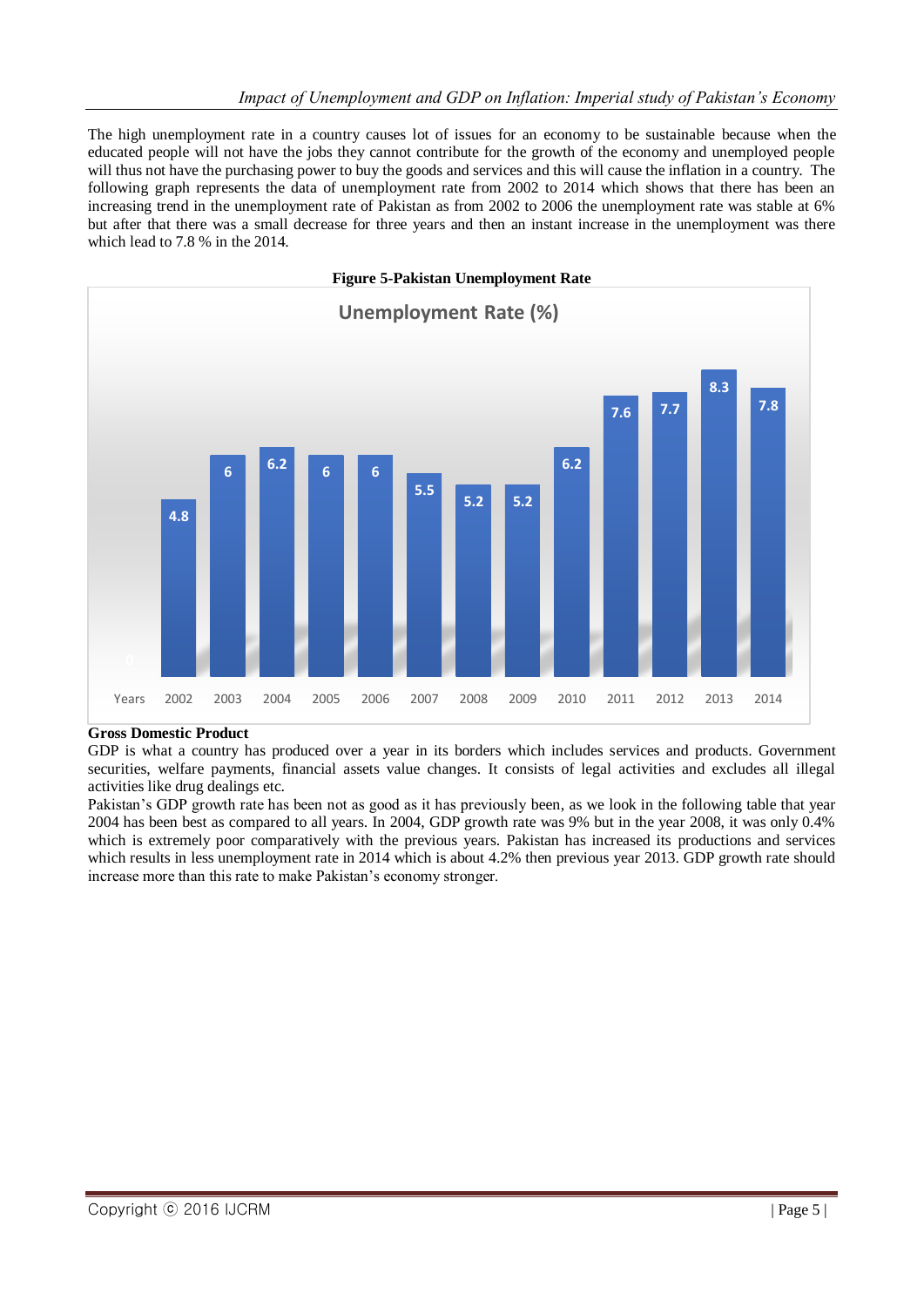

## **Research Design**

Current study is focused on the observed relationship between inflation, GDP and unemployment rates of the Pakistan's economy. Because of this intention, the data is taken from the WORLD BANK and economic survey of Pakistan website. The time that has been chosen for the present study is from 2000-2014. For the research study data has been gathered from the financial reports of the WORLD BANK and economic survey of Pakistan website of the last 14 years from 2000-2014. 14 years are taken because it will provide us an echo methodical situation for observing inflation, GDP and unemployment rates at national level of the Pakistan's economy. The research study would be complete on the basis of correlation, regression analysis, t-test and ANOVA model. The conclusion of the research study would provide statistical facts for probing the stated phenomena numerically.

| Years | <b>GDP</b> | Inflation | Unemployment |
|-------|------------|-----------|--------------|
| 2014  | 4.7        | 6.9       | 5.2          |
| 2013  | 4.4        | 7         | 5.1          |
| 2012  | 3.5        | 6         | 5.1          |
| 2011  | 2.7        | 19.6      | 5.1          |
| 2010  | 1.6        | 10.9      | 6            |
| 2009  | 2.8        | 20.7      | 5.5          |
| 2008  | 1.7        | 13.2      | 5.2          |
| 2007  | 4.8        | 7.3       | 5.2          |
| 2006  | 6.2        | 19.1      | 6.2          |
| 2005  | 7.7        | 7         | 7.6          |
| 2004  | 7.4        | 7.7       | 7.7          |
| 2003  | 4.8        | 4.4       | 8.3          |
| 2002  | 3.2        | 2.5       | 7.8          |
| 2001  | 2          | 7.9       | 7.8          |
| 2000  | 4.3        | 24.9      | 6            |

#### **Table-1 Inflation GDP and Unemployment rates**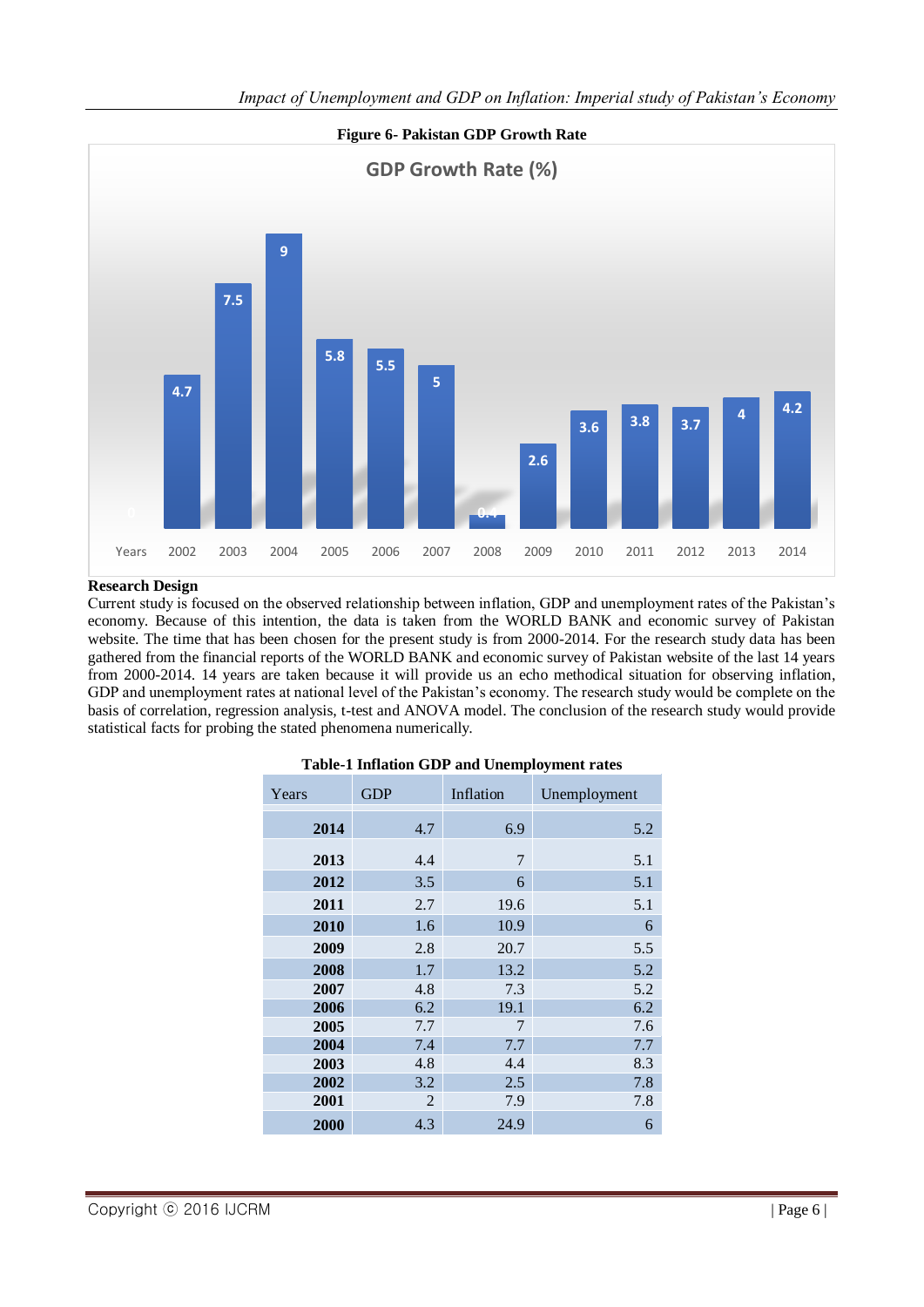## **Experiential Results Approach**

The present study data was include into SPSS for examination mathematical calculation. All the data has been experienced from the economic survey of the last fourteen years (2000-20114). The initiatives are to be taken in a plausibly acceptable system to understand the working position affectively.

#### **Experiential Results Analysis**

Formerly the research study provides the numerical outcome of the stated relationship of the phenomenon then it would be important to critically elaborate the observed conclusion on the basis of process tests. The procedure already mentioned would be taken in to considerations for the sake of bringing well-suited link in the findings of the stated hypothesis and objectives. Research study would be focused to provide adequate material for the sake of planned topic on the basis of this result the data would be considered as a baseline to describe the conclusions and suggest important recommendations for the sake of perfection and compatible initiatives.

#### **Analysis of Data**

On the basis of the quantitative data processed, results provided us the very important information related to the impact of GDP and unemployment on the inflation. We have taken 13 years data of GDP, unemployment and Inflation rates in Pakistan from the time series of 2002-2014. All the findings are calculated by using the SPSS software. The findings are discussed below along with their critical explanations

| <b>Descriptive Statistics</b> |                                                     |     |      |       |        |  |  |
|-------------------------------|-----------------------------------------------------|-----|------|-------|--------|--|--|
|                               | <b>Std. Deviation</b><br>Minimum<br>Mean<br>Maximum |     |      |       |        |  |  |
| Inflation                     | 13                                                  |     | 9.0  | 4.600 | 2.1370 |  |  |
| <b>GDP</b>                    | 13                                                  | 3.1 | 17.0 | 8.962 | 3.7777 |  |  |
| Unemployment                  | 13                                                  | 4.8 | 8.3  | 6.346 | 1.1355 |  |  |
| Valid N (list wise)           | 13                                                  |     |      |       |        |  |  |

#### **Table 1- Descriptive Statistics Descriptive Statistics**

#### **Interpretation**

Descriptive statistic is use to analyze data and to describe and summarize it in a systematic way. The above table shows the descriptive statistics about the GDP, Unemployment and Inflation. The gap in the maximum and minimum value of the Inflation can be clearly seen in the duration of thirteen years. This gap indicates that the Pakistan's inflation is not highly volatile.

#### **Table 2- Correlation between Inflation, GDP and Unemployment**

|              |                            | Inflation | <b>GDP</b> | Unemployment         |
|--------------|----------------------------|-----------|------------|----------------------|
| Inflation    | <b>Pearson Correlation</b> |           | $-.527$    | $.713***$            |
|              | $Sig.$ (1-tailed)          |           | .032       | .003                 |
|              | N                          | 13        | 13         |                      |
| <b>GDP</b>   | <b>Pearson Correlation</b> | $-.527$   |            | $-.517$ <sup>*</sup> |
|              | Sig. (1-tailed)            | .032      |            | .035                 |
|              |                            | 13        | 13         | 13                   |
| Unemployment | <b>Pearson Correlation</b> | $.713***$ | $-.517$    |                      |
|              | $Sig.$ (1-tailed)          | .003      | .035       |                      |
|              | N                          | 13        | 13         |                      |

\*. Correlation is significant at the 0.05 level (1-tailed).

\*\*. Correlation is significant at the 0.01 level (1-tailed).

## **Interpretation**

The above model shows the correlation between Inflation, GDP and Unemployment. According to the Pearson Correlation results, all the three variables show the negative values. This is called the negative correlation. The correlation between the Inflation and GDP shows the insignificant result with unimpressive value of -.527. The correlation between the Inflation and Unemployment also found insignificant with the negative value of -0517. Which means that if we want to increase the GDP of the country, the Inflation rate can be decreases and vice versa with Unemployment.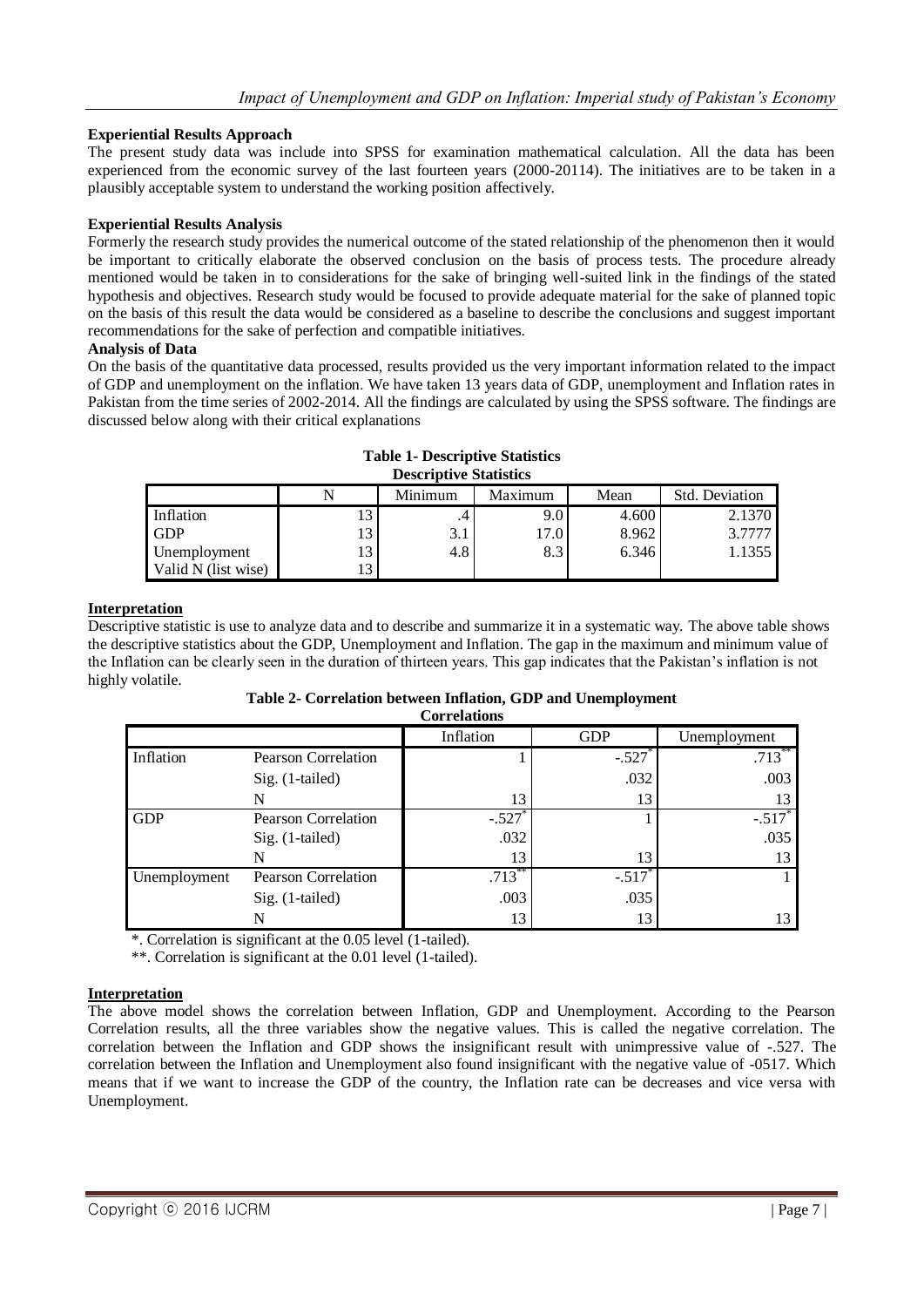## **Table 3-Model fit between Inflation, GDP and Unemployment**

| <b>Model Summary</b>                                                                                                         |      |          |                          |                            |  |  |  |
|------------------------------------------------------------------------------------------------------------------------------|------|----------|--------------------------|----------------------------|--|--|--|
| Model                                                                                                                        |      | R Square | <b>Adjusted R Square</b> | Std. Error of the Estimate |  |  |  |
|                                                                                                                              | ¬っ¬а | .543     | ∶ س+.                    | ാറ∠്                       |  |  |  |
| $\sim$ D <sub>1</sub> H <sub>2</sub> $\sim$ (C <sub>2</sub> $\sim$ $\sim$ $\sim$ H <sub>2</sub> $\sim$ $\sim$ H <sub>2</sub> |      |          |                          |                            |  |  |  |

a. Predictors: (Constant), Unemployment, GDP

#### **Interpretation**

#### **R square value**

It tells us that how much variation is explained due to the dependent variable for independent variable. The above data shows the value of R square is 54% which means that 54% variation is occurred in Inflation during the time period of 2002-2014 due to the GDP and Unemployment. R square value results by taking the square of the R value.

#### **R value**

It tells us about the strength and direction of the model. According to the above results, R value is 74 percent of correlation between observed and predicted values of inflation is explained by the model and this value also shows that the model is good.

#### **Adjusted R square**

Adjusted R squared value shows that only 45 percent of chances that the model is explained the variation in inflation after added more variables into the model.

#### **St. Error of estimates**

The standard error shows the standard deviation of error term which is mostly used for the precision or reliability of the independent variable. The standard error the average distance of the data points from the fitted line is about 1.6 percent.

| ANOVA <sup>b</sup> |            |                |           |             |       |                   |  |
|--------------------|------------|----------------|-----------|-------------|-------|-------------------|--|
| Model              |            | Sum of Squares | df        | Mean Square |       | Sig.              |  |
|                    | Regression | 29.752         | ↩         | 14.876      | 5.939 | .020 <sup>a</sup> |  |
|                    | Residual   | 25.048         | 10!       | 2.505       |       |                   |  |
|                    | Total      | 54.800         | $\bigcap$ |             |       |                   |  |

## **Table 4- Significance level or F value**

#### **Interpretation**

#### **F value or significance level**

It tells us about the goodness of fit of the model. It is use to determine if the variances of the two population are significantly different. It determines the P-value that is our probability value or Significance level. It should be less that 5% or 0.05.According to the above results, the P-value is 0.2 which means that the model is good fit and also that this model is contributed by 2%.

## **Table 5- Coefficient Results**

**Coefficients<sup>a</sup>**

|       |              | <b>Unstandardized Coefficients</b> |            | Standardized<br>Coefficients |         |      |
|-------|--------------|------------------------------------|------------|------------------------------|---------|------|
| Model |              | B                                  | Std. Error | Beta                         |         | Sig. |
| 1     | (Constant)   | $-1.491$                           | 3.823      |                              | $-.390$ | .705 |
|       | <b>GDP</b>   | $-122$                             | .141       | $-.216$                      | $-.864$ | .408 |
|       | Unemployment | 1.132                              | .470       | .602                         | 2.408   | .037 |

a. Dependent Variable: Inflation

#### **Interpretation**

The estimated coefficient value of GDP shows that if there is one percent increase in output the inflation rate decreases by about 21.6 percent on average while holding the effect of other variables constant. The value of estimated coefficient of unemployment shows that if there is one percent increase in unemployment rate the inflation is goes up by 60 percent on average holding effects of other variables constant. According to Phillips curve which is modeled by A.W. Phillips there is tradeoff between unemployment and wage inflation. The output is plays an important role in stock market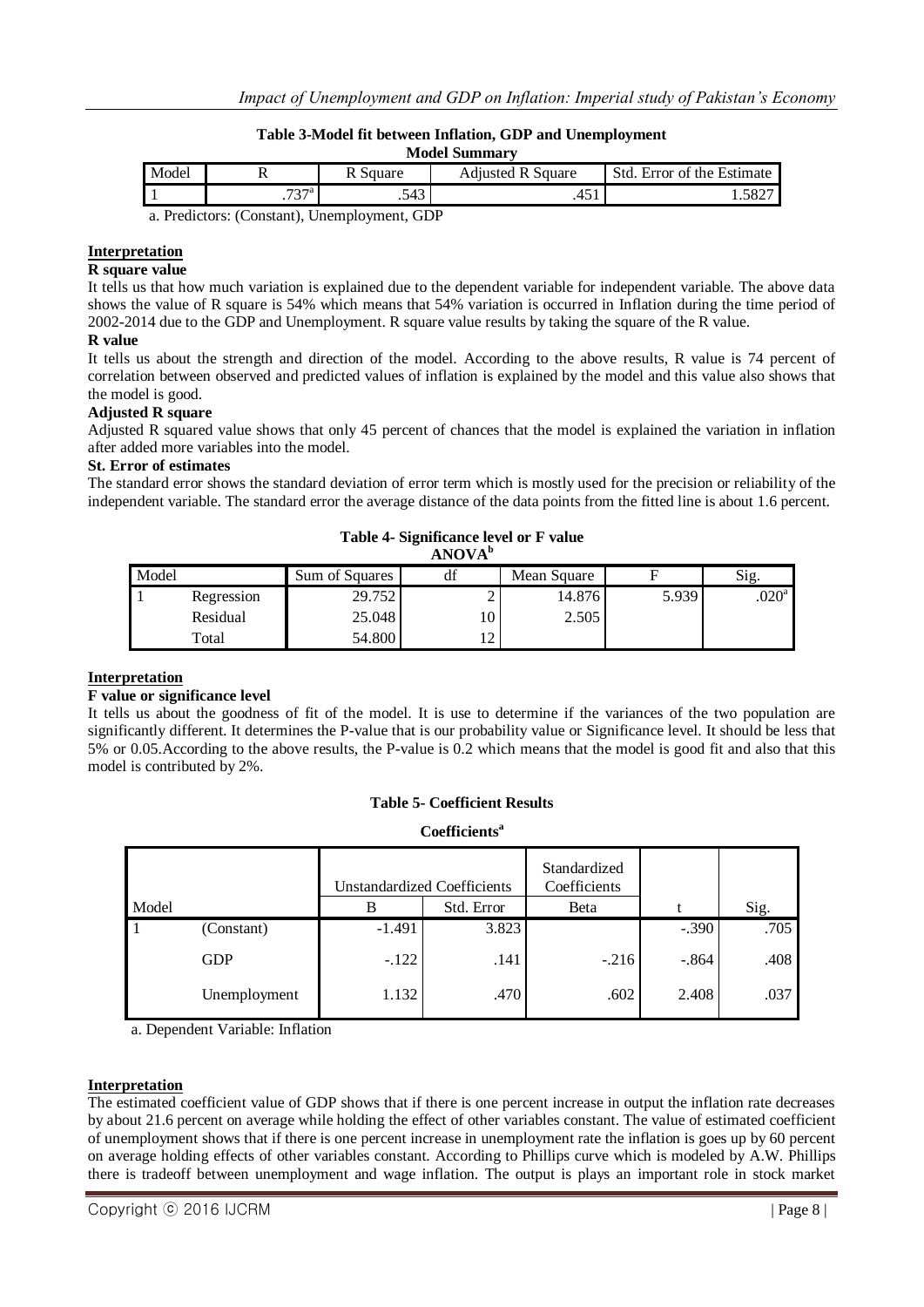investors. If the economic output is very low in an economy, the companies make no profits. And if the GDP is much higher so it will causes inflation. It may be because of two reasons. First if the aggregate demand of goods and services increases more than increase in aggregate supply so it will cause rise in prices. Other reason is when firms increase wage rate to increase the output, so it will increase the cost of production which causes high price level passed on to consumers.

**Chart**





## **Interpretation of Scatter plot**

It can be used to determine that whether the relationship is linear, detect outliers and graphically shows the relationship. According to the above diagram, it shows the positive association between the variables. When the data move from left to right it is generally considered or known as the positive association.

Talking about its form, we further need to know that is there any association between the data or the data is linear or not because the relationship between the variables might be linear, curved or there might be no underlying form. The above diagram shows the linearity in the relationship of the variables that is Inflation, GDP and Unemployment. Above results also shows the moderate positive correlation between the relationships of the variables.

#### **Summary Report**

After testing the hypothesis through SPSS software H1 and H2 is rejected and H0 is accepted. All the above findings are based on the secondary research in which we take data of Inflation, GDP and Unemployment during the time series of 2002-2014. The conclusive outcome of the study shows that there is significant relationship between the Inflation and the GDP. The significance level of our model is 2% and the value of R is 74% which means that the data is good and the model is good fit. 54% variation is explained in Inflation due to our Independent variables that is GDP and Unemployment. Coefficient result of study tells us that if we increase one percent increase in output, the Inflation can be decreased by 22%. Pearson correlation also shows the negative correlation between the Dependent and the Independent Variables included in our study.

Scatter plot shows the positive association between the data of variables. Strength of the relationship between the variables tells us the moderate positive association phase and the cluster of points of data of Inflation, Unemployment and GDP shows that the relationship is linear.